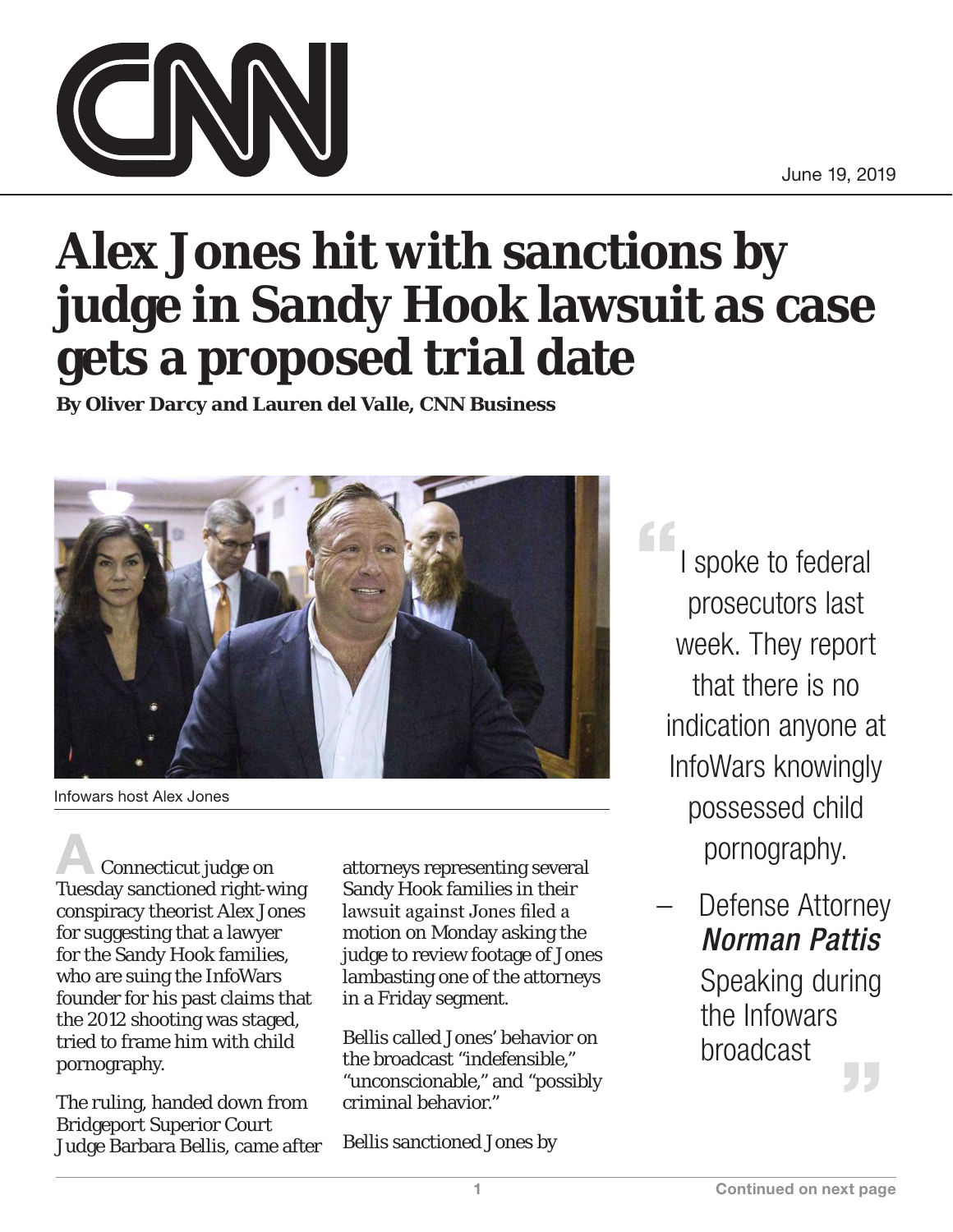

denying the defense the opportunity to pursue special motions to dismiss moving forward in the lawsuit. The court will also award attorneys fees and filing fees to the Sandy Hook families' lawyers related to the issue that Jones went off about in his broadcast: child pornography that Jones' team inadvertently turned over to the plaintiffs.

Jones is being sued by families of Sandy Hook victims in both Texas and Connecticut courts over his past claims that the 2012 shooting was staged. He has since acknowledged that the shooting was real. At the hearing, a proposed trial date of November 2020 was settled on by both sides and agreed to by the judge.

Jones suggested on a broadcast last Friday that an attorney for the Sandy Hook families tried to frame him by planting child pornography in emails that Jones' team then turned over to the plaintiffs as part of the discovery process. He later backed off the claim.

In their Monday court filing, the plaintiffs said they discovered "numerous images of child pornography" in the cache of discovery documents Jones provided them and immediately contacted the FBI.

The plaintiffs, however, noted the images "had apparently been sent to InfoWars email addresses."

In other words, it appeared a person or persons sent the images of child pornography to InfoWars email addresses and then, as part of the discovery process, those emails with the images were turned over to the plaintiffs.

It did not appear that Jones or anyone on his team solicited or even had knowledge of those images. Jones' attorney, Norman Pattis, said on an InfoWars broadcast that the FBI was treating Jones as a victim in the case, describing the emails that included the images of child pornography as "very hostile" toward him.

Sandy Hook attorney says YouTube's ban on hoaxer videos comes 'too late to undo the harm'

"I spoke to federal prosecutors last week," Pattis said on the broadcast. "They report that there is no indication anyone at InfoWars knowingly possessed child pornography."

In the Monday court filing, the plaintiffs added that it did not appear Jones' team had "engaged in even minimal due diligence" and "actually reviewed the materials before production."

In one of his trademark on-air tirades, Jones suggested without evidence on his Friday show that the child pornography was part of a plot by the lawyers for the Sandy Hook families to set him

up.

"And then now magically they want metadata out of hundreds of thousands of emails they got, and they know just where to go," Jones said, according to the Monday court filing. "What a nice group of Democrats. How surprising. What nice people."

Jones then mentioned a specific attorney for the Sandy Hook families, and "pound[ed] on a picture of his face," the court filing said.

In their court filing, the plaintiffs said they interpreted what Jones said as "threats against counsel ... made to a very large audience." The plaintiffs added, "The Court has an obligation to protect the attorneys, parties, and the judicial process."

On Monday night, Jones' lawyer Pattis acknowledged in a court filing that Jones "became impassioned" during Friday's broadcast, and that he "made direct reference to plaintiffs' counsel."

'There is a business plan but it's in Alex Jones' head': Court document sheds light on innerworkings of Infowars

But Pattis said in the court filing that Jones later "issued a public apology" on a Saturday broadcast.

"I'm not saying that the lawyers for the Sandy Hook families set this up or did this," Jones said